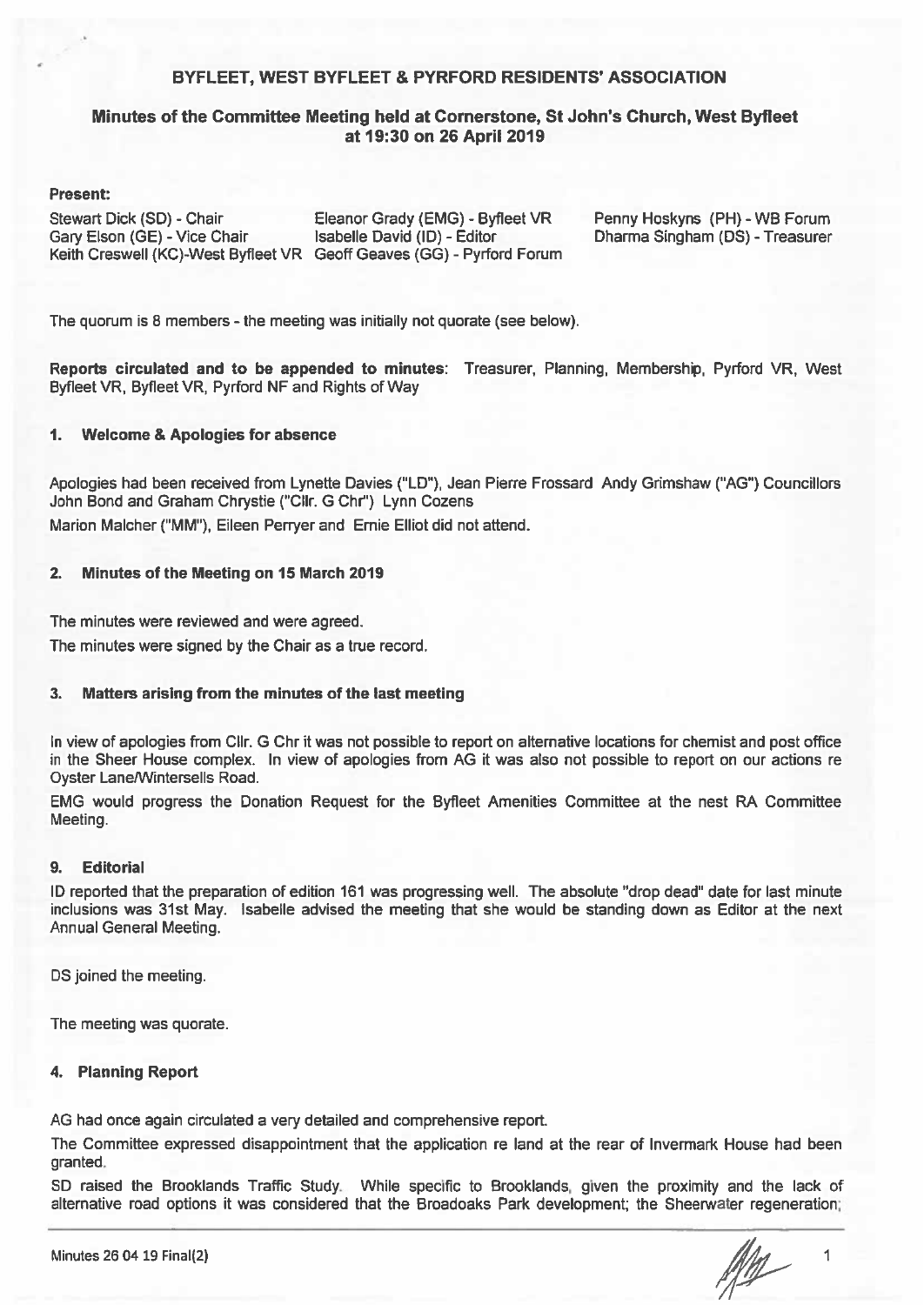residential apartments in the Sheer House complex and the possibility of 555 new homes at West Hall would have a massively negative impact upon traffic flows and these issues should form part of the survey.

It does appear to be limited in scope. What other road studies are currently being undertaken and is there linkage? **Action SD** SD was requested to respond.

#### 5. **Councillors' Report**

None

Treasurer's Report - report circulated before the meeting. 6.

The Statement of Financial Affairs shows a sound performance with a strong level of subscription collection.

7. Acting Membership Secretary's Report - a report and data had been circulated before the meeting.

Membership is now increasing and as noted above subscription collection has been strong, particularly in West Byfleet.

#### **Website**  $\mathbf{R}$

Members only area of the website to remain an ongoing agenda item

#### **Editorial (contd.)**  $9.$

Walking round the villages visiting businesses to attract additional advertising had not proved to be successful. There was a general discussion regarding changing trends in advertising and the possible use of our website etc.

10. Rights of Way – report circulated prior to the meeting.

MM was thanked for her extremely interesting and detailed report.

The Committee wished to congratulate and thank the group of students from Fullbrook School who had collected litter from Pyrford Common

#### 11. Events Co-ordinator - No report

#### 12. Village Representative Reports

Byfleet - a report from EG and JPF had been circulated before the meeting. The various issues contained therein were noted.

The Street Representatives have responded well and subscription collections are well up on this time last year. St Mary's Church Outreach Weekend (May4th/5th) was noted as was the Parish Day on 20th July.

West Byfleet - a detailed report from KC had been circulated prior to the meeting.

Traffic pollution was discussed and the possibility of the RA purchasing/leasing monitors for key measurement points on roads in West Byfleet and Byfleet as the current WBC ones are inadequate and incorrectly positioned.

 $\sqrt{\frac{1}{2}}$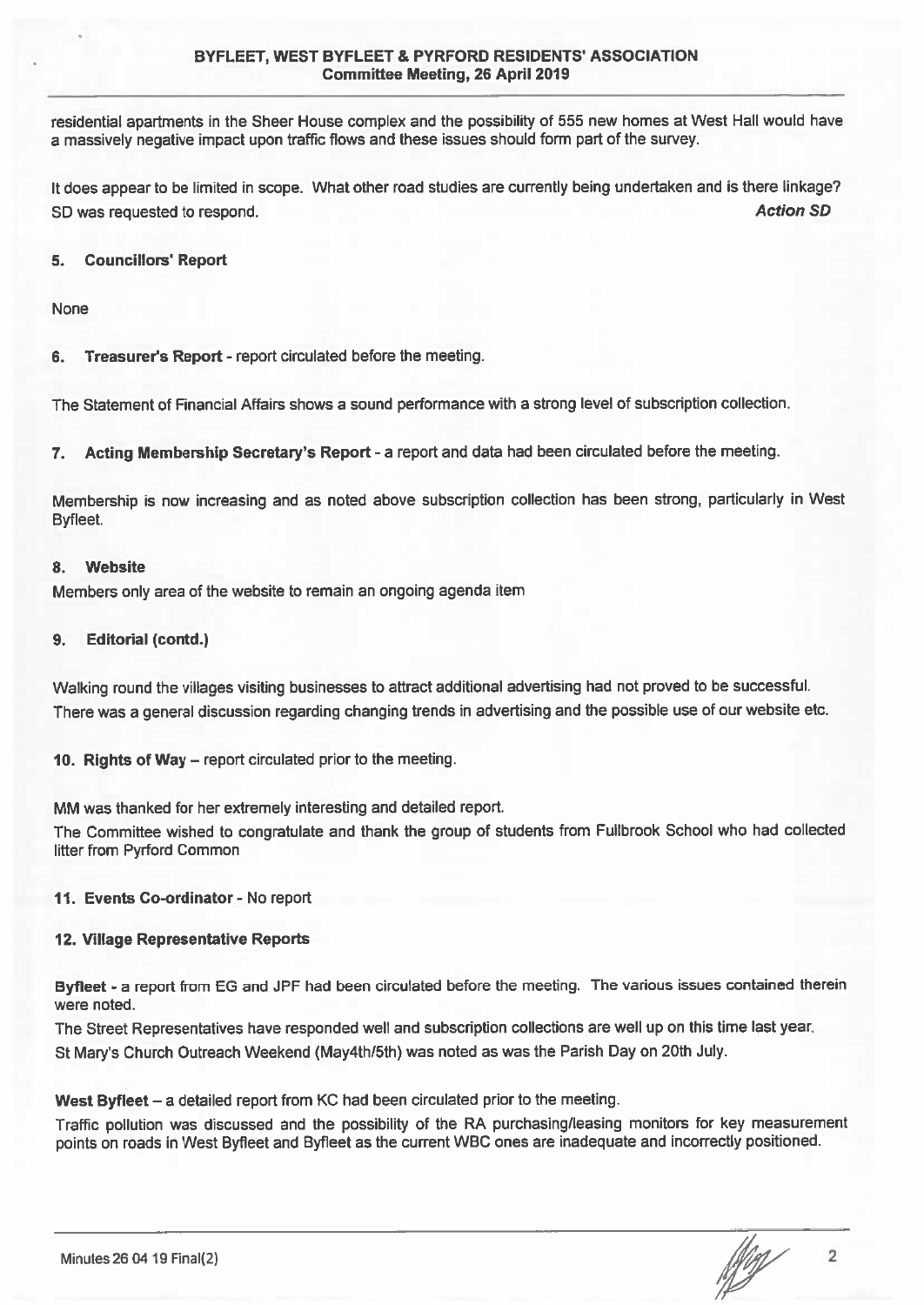### BYFLEET, WEST BYFLEET & PYRFORD RESIDENTS' ASSOCIATION **Committee Meeting, 26 April 2019**

The current status of West Byfleet Live was discussed and the general consensus was that we should focus on 2020. KC updated the meeting that he was in contact with Nick Bradshaw of the Byfleet Parish Day Committee to understand how the Byfleet annual event is organised in the hope that what is learnt may help West Byfleet move towards the reestablishment of an annual event on West Byfleet Recreation Ground.

M25 resurfacing was raised as a potential noise issue for Byfleet and West Byfleet

It was pointed out that Altitude had not "promised" to issue a statement by Easter but had merely hoped to do so.

SD believed that the members of Speedflex were in discussions with the landlord and there was a possibility that it might re-open.

Pyrford - a report from AG had been circulated before the meeting. This was noted.

#### 13. **Forum Reports**

Byfleet - there was no report.

Concern was again expressed that there was no information as regards progress with the Neighbourhood Plan.

PNF; WBNF and the RA had offered to help.

PH enquired when their five year licence would expire? This is a serious matter as at the end of the day it could be the difference between 25% NCIL and 15% NCIL. Potentially a meaningful financial loss to the community.

Pyrford - GG had submitted a report.

GG on behalf of PNF was congratulated on the Heritage Conservation Assessment project

West Byfleet - PH gave a verbal report.

While delighted with the outcome of the possible pub on the Recreation Ground, disappointment was expressed as regards the manner in which the decision had been communicated.

Again WB Live was discussed

PH advised that the WBNF would have a stall at St John's Fete 8<sup>th</sup> June from 11-3. The RA would be welcome to attend/share the stall if desired.

Concern was expressed about the severe traffic congestion on the Parvis Road caused by the road works for the Broadoaks Park telecoms work, this concern being compounded by the recognition that there will also be gas, electric, water and sewerage works. Whilst it is recognised that infrastructure works are necessary and some need to be segregated (GE explained the reasons), the current works appear to be restricted in terms of time worked (possibly out of consideration for nearby homes). Further there appears to be inadequate coordination between this contractor with other necessary works (new road layout, new shared use pavement and traffic controls). This is having and will continue to have a negative impact on the efficiency of the community. SCC are asked to give Action - Amanda Boote (?) urgent consideration as to minimising the overall disruption.

Lastly it was suggested that we might consider the purchase of defibrillators for the Three Villages.

#### $14.$ **AOB**

> the appointment of KC in his capacity as Village Representative to sit on the WBNF Committee was approved.

> the appointment of AG in his capacity as Village Representative to sit on the PNF Committee was ratified.

> it is expected that there will be a funfair on the Recreation Ground on 3rd/4th August

 $\sqrt{\frac{1}{2}}$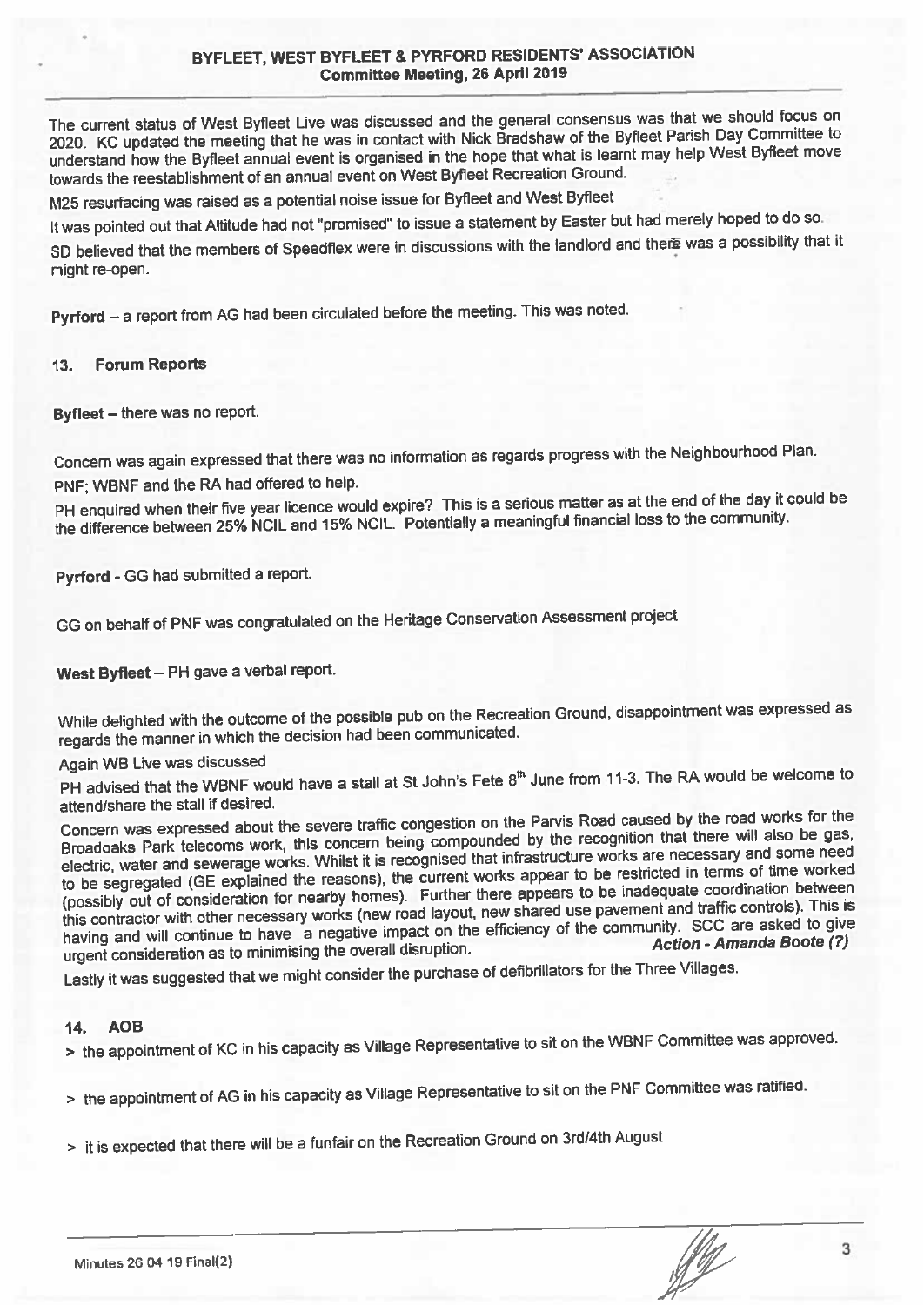> EMG asked the committee for guidance regarding concerned expressed by the Governors of The Marist School in West Byfleet regarding the speed of traffic along Sheerwater Road and their concern regarding child and parent safety. The Committee suggested an approach to Cllr. G Chr.

**Drop-in dates:** 

Saturday, 8 June in Byfleet at 14:00 - Village Hall booked by LDD Saturday, 12 October in Pyrford at 14:00 - booked by AG

15. Next meeting - Friday 17th May 2019

Meeting closed at 22.00

Stanant Je sprk

19th July 2019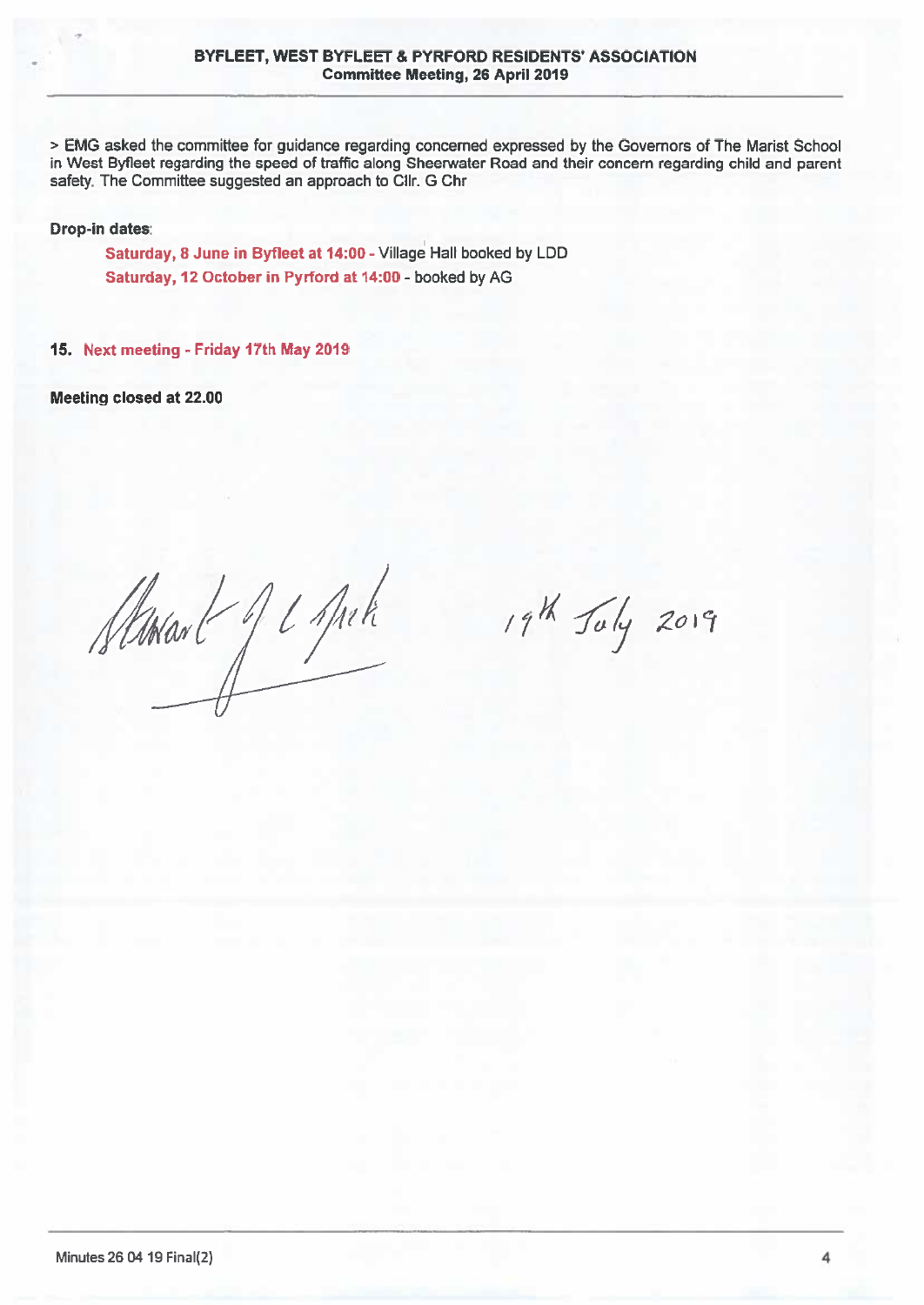# **PLANNING REPORT – APRIL 2019 MEETING - 26/04/2019**

- **A) KEY POINTS**
- **B) PLANNING COMMITTEE UPDATES**
	- **a) Dates – next 04/06/2019**
	- **b) Appeals/Enforcements**
		- a. Robinia, 2 White Pillars, Holly Bank Rd, West Byfleet **Tree lodged 02/18**
		- b. 27 Winern Glebe, Byfleet **Appeal Dismissed 27/02/19**
	- **c) Relevant matters from last Planning Committees 19/03**
		- Land rear of Invermark House West Byfleet **GRANTED**
		- 4 Melbury Close West Byfleet **GRANTED**
		- 37 Eden Grove Road, Byfleet (Retrospective) **REFUSED and ENFORCEMENT issued 09/04**
		- 78 Chertsey Road, Byfleet, Rear of 76-82 **GRANTED subject to Sec 106**
		- Castlemaine Court, 20 Rectory Lane, Byfleet **GRANTED subject to legal agreement**
		- 4 Glebe Gardens, Byfleet (Retrospective) **Recommended to REFUSE and ENFORCEMENT but withdrawn form Committee meeting**

**C) PLANNING APPLICATION VOLUMES & RETROSPECTIVE APPLICATION LIST**

#### **D) PLANNING APPLICATIONS**

#### **1. Across Villages**

a. SCC Parking Review – **2019 review starts June 2019**

### **2. Byfleet**

- a. Land rear of 27 Winern Glebe New dwelling **Pending consideration – Applicant appealed**
- b. 101 And 101A Oyster Lane Residential to business **RETROSPECTIVE REFUSED Enforcement**
- c. Land South of Murrays Lane Temporary to permanent **AGREED \*\***
- d. 37 Eden Grove Road Outbuilding **RETROSPECTIVE – Recommended for REFUSAL and ENFORCEMENT**
- e. Castlemaine Court, 20 Rectory Lane, Byfleet -2 additional flats **Pending consideration**
- f. 78 Chertsey Road erection of 6x two storey dwellings in rear plot **Pending consideration**
- g. 99 High Road, Byfleet Change of use to beauty and nail salon **Pending consideration**
- h. 4 Glebe Gardens Byfleet West Byfleet Extension **RETROSPECTIVE – Pending consideration**
- i. Manor House Mill Lane Temporary parking **– Pending consideration**
- j. Manor Farm Mill Lane Replacement mobile mast **– WITHDRAWN**
- k. Manor Farm Mill Lane Vary condition2 Extension **Pending Consideration**
- l. Wood Salons Ltd 2A Brewery Lane change of use **– Pending consideration**
- m. 11 Trackside Business Centre Abbot Close unit split **– PERMITTED**
- **n.** Linden Nursery School Byfleet Cricket Pavilion Sports Ground Parvis Road **Pending consideration**
- o. Natural Flames Ltd 17 Brewery Lane Byfleet Amendment PLAN/2017/0727 **Pending consideration**

**\*\* APPROVED subject to positive Drainage Engineer report which was received in Mid-April 2019. A legal agreement is now being agreed.**

### **3. West Byfleet**

- a. Sheer House Demolition & rebuild **Awaiting Full Planning Application**
- b. Tudor House, 89 Station Road Demolition & rebuild **Pending Consideration**
- c. Marchmont, Hollybank Road Demolition & rebuild **Pending consideration**
- **d.** Land to rear of Invermark House New build **– Recommended for APPROVAL**
- e. 25 Old Woking Road Barclays Bank cessation **APPROVED**
- f. 15 Old Woking Road Collisons fitting out & advertising **Pending Consideration**
- g. 5 Old Woking Road Brooklands Jewellers Bollards **WITHDRAWN**
- h. 25 Station Approach Eat & Chill to Nail Bar **APPROVED**
- i. Woodlands Sheerwater Road 9 Flats **REFUSED** (previous 10 flats also **REFUSED**)
- j. West Byfleet Golf Club Sheerwater Road storey buggy and trolley storage **APPROVED**
- k. Rosemount House, Pyrford Road car park changes **APPROVED**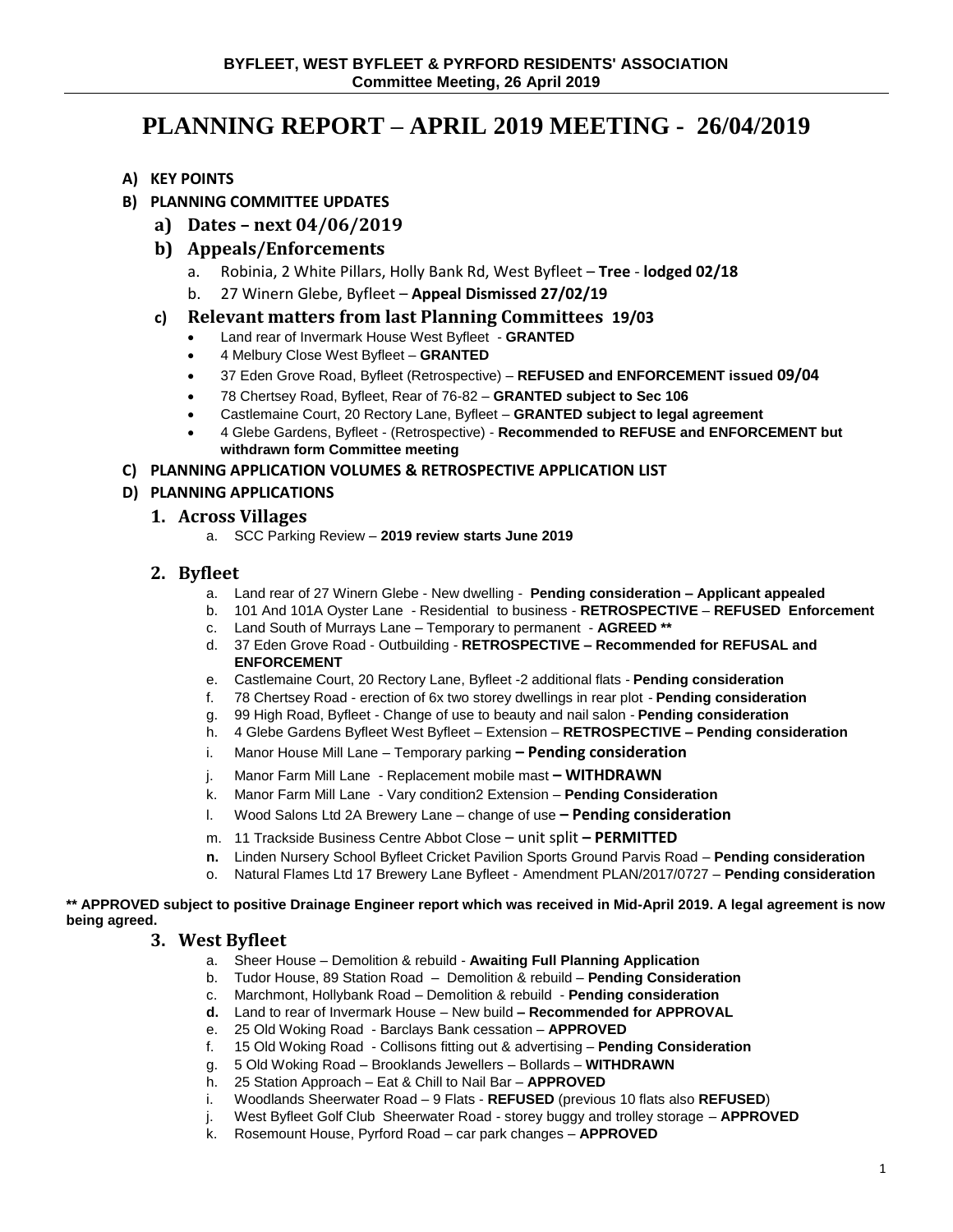l. Lello's 18 Station Approach – Advertisement consent – **APPROVED**

## **4. Pyrford**

- a. 18 Norfolk Farm Close Demolition & rebuild **– APPROVED with £13.3k CIL Minor change agreed**
- b. Pyrford Primary School, Coldharbour Rd music facility **APPROVED**
- c. Marshall Parade, Coldharbour Road New application **Withdrawn**
- d. Lady Place Farm Church Hill Dog Day Care **APPROVED**
- e. 5 Marshalls Parade Change of use to Nail Bar **APPROVED**
- f. The Hollies, Pyrford Road **RETROSPECTIVE APPROVED**
- g. The Anchor Pub, Pyrford Lock, Wisley new porch and lean-to addition **Pending Consideration**
- h. 8 Lincoln Drive Pyrford replacement of conservatory roof **Pending Consideration**
- i. Avens House Nursing Home 1 Broomcroft Drive **APPROVED**
- j. 9 Tanglewood (**4** applications) Dormer & extensions **APPROVED, REFUSED & REFUSED**
- k. 7 Tanglewood (**2** applications) Dormer & extension **APPROVED & Pending consideration**
- l. Land Formerly Known as Bennetts Farm Lock Lane Planning use Pending consideration

#### **E) OUTSIDE THREE VILLAGES**

- 1. Sheerwater Regeneration **TWO APPLICATIONS GRANTED**
- **2.** Heathrow Expansion Consultation **Closed**
- 3. Heathrow Airport Noise Consultation **Closed**
- 4. Highways England A3/M25 Junction 10 Consultation **Closed WBC no objections**
- 5. A320 Corridor Study  **issued**
- 6. Fairoaks Airport **WBC objects as it has concerns about the impact on infrastructure**
- 7. Heathrow Flight Path Consultation **Closes 4th March 2019**
- 8. Land to Rear of Byfleet Road **Withdrawn in April 19 for further consultation**
- 9. Waste Transfer Station **SCC closed 4 February 2019**
	- 1. **Runneymede – Holding objection**
	- 2. **Elmbridge Objection**
	- 3. **Woking No objection provided SCC satisfied**

#### F) **TO WATCH**

- 1. Former Byfleet Fire Station **Possible sale?**
- 2. Marstons Pub/Restaurant **WITHDRAWN April 2019**
- 3. Surrey Waste Management **– Martyrs Lane excluded**
- 4. A245 corridor Study **Published**

#### **G) APPROVED PLANNING APPLICATIONS CDR TO WATCH**

- 1. Byfleet
	- 1. Manor School, Byfleet
	- 2. Manor House, Mill Lane
	- 3. Garages Rear off 38-44 Eden Grove Road
	- 4. Land north of Berry's Lane
- 2. West Byfleet
	- 1. Land Adj Social Club, Station Approach, West Byfleet.
	- 2. Haslemere, Oakcroft Road, West Byfleet.
	- 3. Roxburgh House Lavender Park Road
	- 4. Broadoaks Park, Parvis Road, West Byfleet
- 3. Pyrford
	- 1. Marshall Parade, Coldharbour Road, Pyrford
	- 2. Pyrford Primary School, Pyrford
	- 3. Milestones, Pyrford Road, Pyrford

#### **H) OTHER PLANNING MATTERS**

1. Green Belt/SA DPD – Awaiting outcome of Reg 19 consultation feedback & WBC approval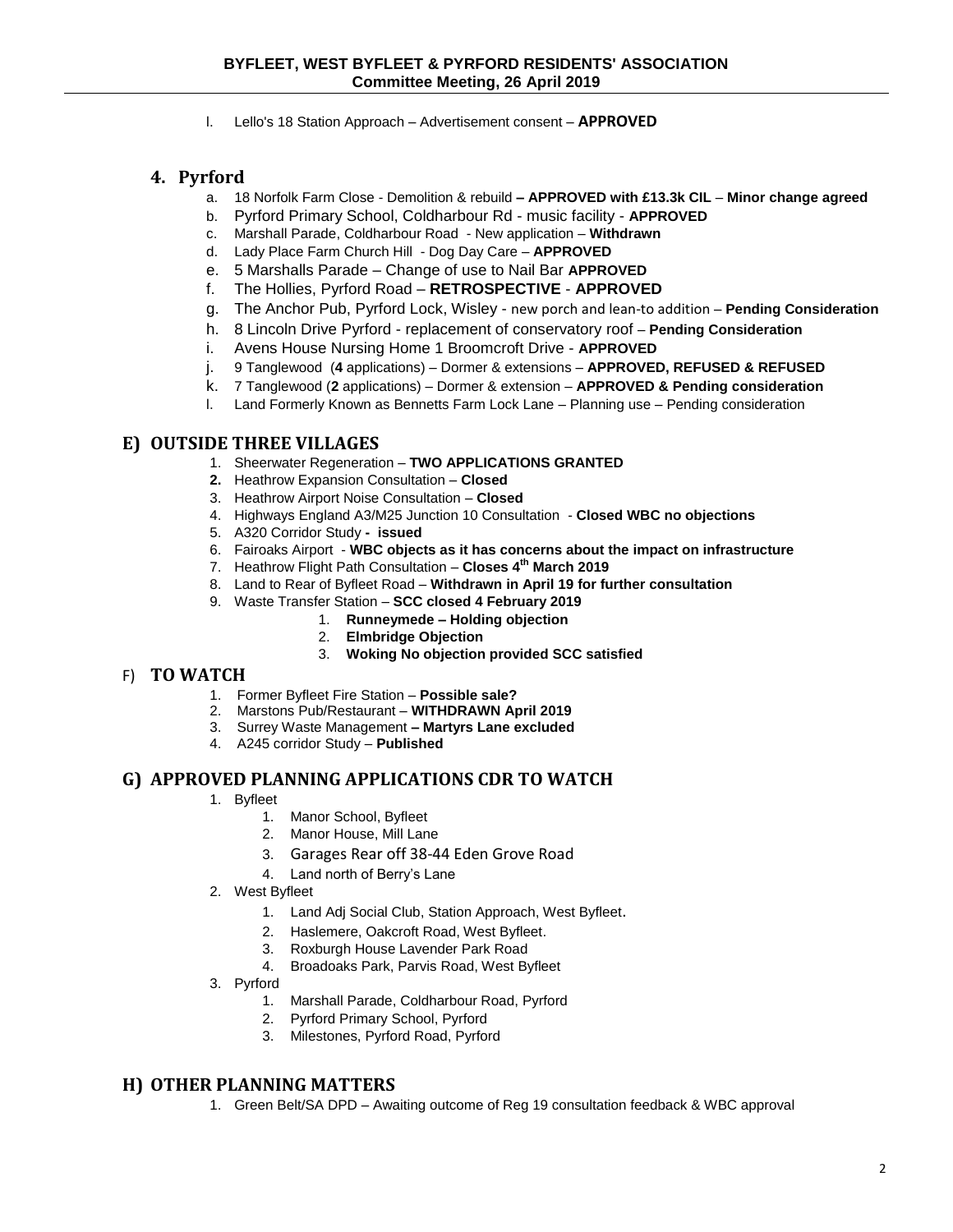### **Byfleet, West Byfleet and Pyrford Residents Association TREASURER'S REPORT April 18 2019**

The following Statement of Financial Affairs is for the period from  $1/1/19$  to the  $18<sup>th</sup>$  of April 2019.

The year to date account shows a surplus of £4,567.

We have received Subscriptions of £6,823 so far this year and are continuing to grow our cash reserves. This is an exceptionally pleasing performance. The balance in Collections Accounts are the subs received that have yet to be allocated to the Members Database.

We have issued £1170 of advertising invoices this year, £230 is outstanding being Grouts Gardening £150 and West Byfleet Dental £80. Thanks to Isabelle for all the hard work. We are continuing to chase the outstanding invoices as we speak.

Payment for the past quarter has been made to Pyrford Forum and West Byfleet Forum. I am in the process of understanding and calculating the new quarterly grants based on the membership and any other information used in the past. I should be able to provide an update at our next meeting. No payments were made to Byfleet Forum in the past quarter.

Issues.

- 1 Continuing to work on the dual authorisation of online payments with Keith and will be able to update in the near future.
- 2 Charitable status and gift aid. No progress made since the last meeting. As Keith reported in the previous meeting it may be necessary to establish the formal relationship between the RA and the three fora and their related remit to apply for charity status. I will speak to Keith on his references to cost savings and the above and report back with a plan in the near future.
- 3 The RA has set aside funds for a potential challenge to the legal validity of WBC attempting to dispose part of the Recreation Ground and acting ultra vires. Since Marstons has decided to abandon their plan to build a pub in the rec these funds may not be needed in the foreseeable future. However, I would continue to maintain these funds for the time being until we are sure that there will not be any other applications in the coming months.
- 4 During the last meeting, the committee approved to include me as a signatory. It was also decided to maintain Stewart, Gary, Andy, Lynette and Keith as co-signatories. Andy, Keith and myself now have on-line bank authorisation.

Dharma Sivarajasingham 18/04/2019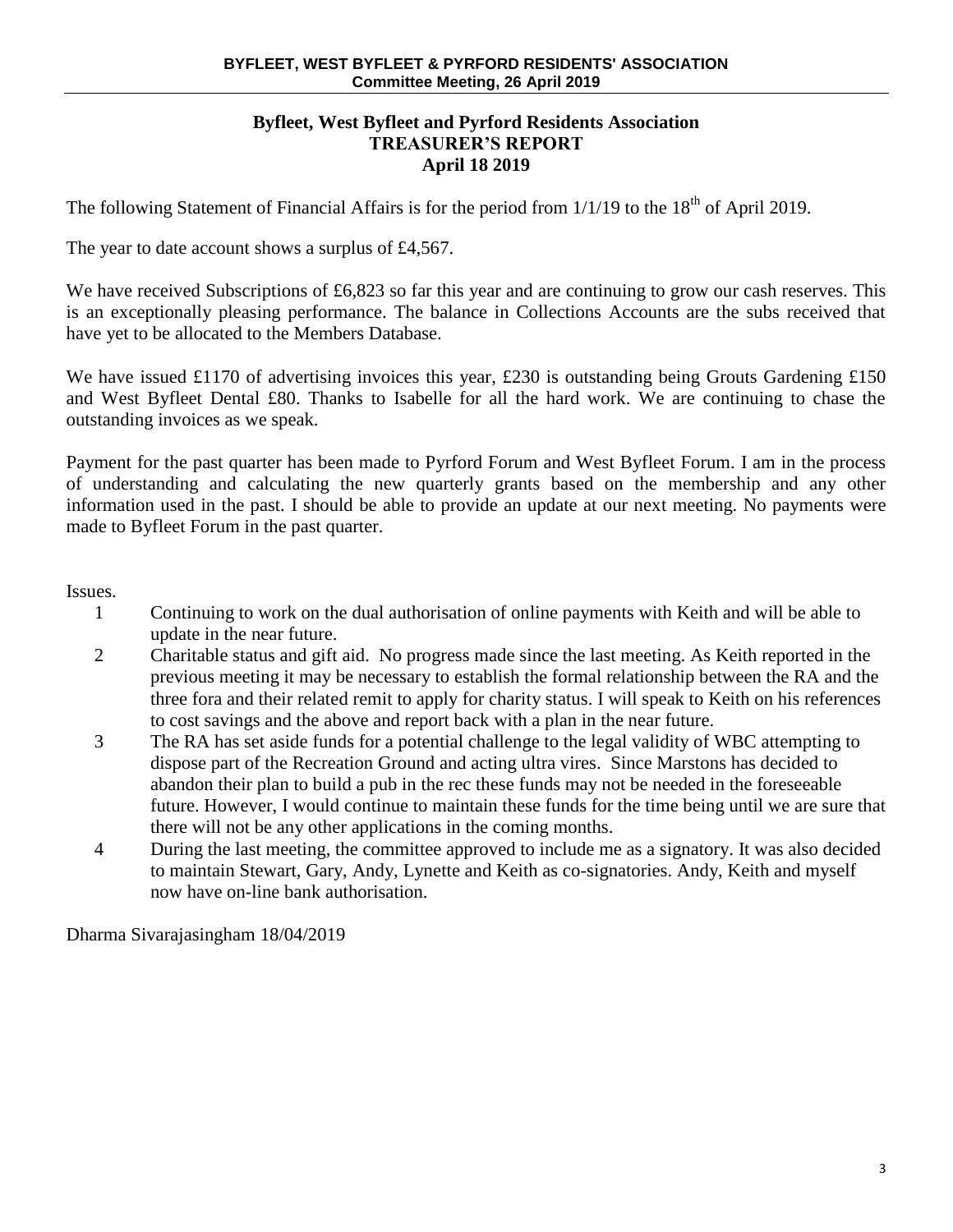## **Byfleet, West Byfleet & Pyrford Residents Association**

to 18 April 2019

|                     |                                            | Year to date            |         |
|---------------------|--------------------------------------------|-------------------------|---------|
| <b>INCOME</b>       |                                            | £                       | £       |
|                     | <b>Subscriptions and member donations:</b> |                         |         |
|                     | <b>Byfleet</b>                             | 1615                    |         |
|                     | West Byfleet                               | 2817                    |         |
|                     | Pyrford                                    | 2126                    |         |
|                     | Subscriptions not allocated                | 329                     |         |
|                     | 2019 paid in 2018                          | $-125$                  |         |
|                     | 2020 paid in 2019 or to be allocated       | 61                      |         |
|                     |                                            |                         | 6823    |
|                     | <b>Advertising</b>                         |                         | 940     |
|                     | <b>Bank Interest</b>                       |                         | 28      |
|                     | <b>Donations</b>                           |                         | 0       |
|                     | <b>Other</b>                               |                         | 0       |
|                     | <b>Total Income</b>                        |                         | 7791    |
|                     |                                            |                         |         |
| <b>EXPENDITURE</b>  |                                            |                         |         |
|                     | The Resident                               |                         | 1398    |
|                     | <b>Committee Expenses</b>                  |                         | 166     |
|                     | Street Rep Drop Ins                        |                         | 438     |
|                     | Room Hire not Comm.                        |                         | 0       |
|                     | <b>AGM</b>                                 |                         | 78      |
|                     | Fetes                                      |                         | 58      |
|                     |                                            |                         |         |
|                     | Display/Equipment                          |                         | 0       |
|                     | Donations:                                 |                         | 0       |
|                     | <b>Community Support</b>                   |                         | 199     |
|                     | Insurance                                  |                         | 0       |
|                     | Postage, Stationery & Printing             |                         | 28      |
|                     | Sundries/Losses                            |                         | 0       |
|                     | Database/Web Expenses                      |                         | 90      |
|                     | Mileage/Parking                            |                         | 0       |
|                     | Forums - Pyrford                           | 419                     |         |
|                     | - Byfleet                                  | 0                       |         |
|                     | - West Byfleet                             | 351                     |         |
|                     |                                            |                         | 769     |
|                     | <b>Total Expenditure</b>                   |                         | 3224    |
|                     | Surplus/(Deficit)                          |                         | £4,567  |
|                     |                                            |                         |         |
| Opening Cash        |                                            |                         | 23021   |
|                     | Surplus/(Deficit)                          |                         | 4567    |
| <b>Closing Cash</b> |                                            |                         | £27,588 |
|                     |                                            |                         |         |
|                     | Analysis of Cash                           | <b>Current Account</b>  | 1294    |
|                     |                                            | Collections<br>Accounts | 61      |
|                     |                                            |                         |         |
|                     |                                            | Dep                     | 10862   |
|                     |                                            | 32Day deposit           | 15042   |
|                     |                                            |                         | £27,259 |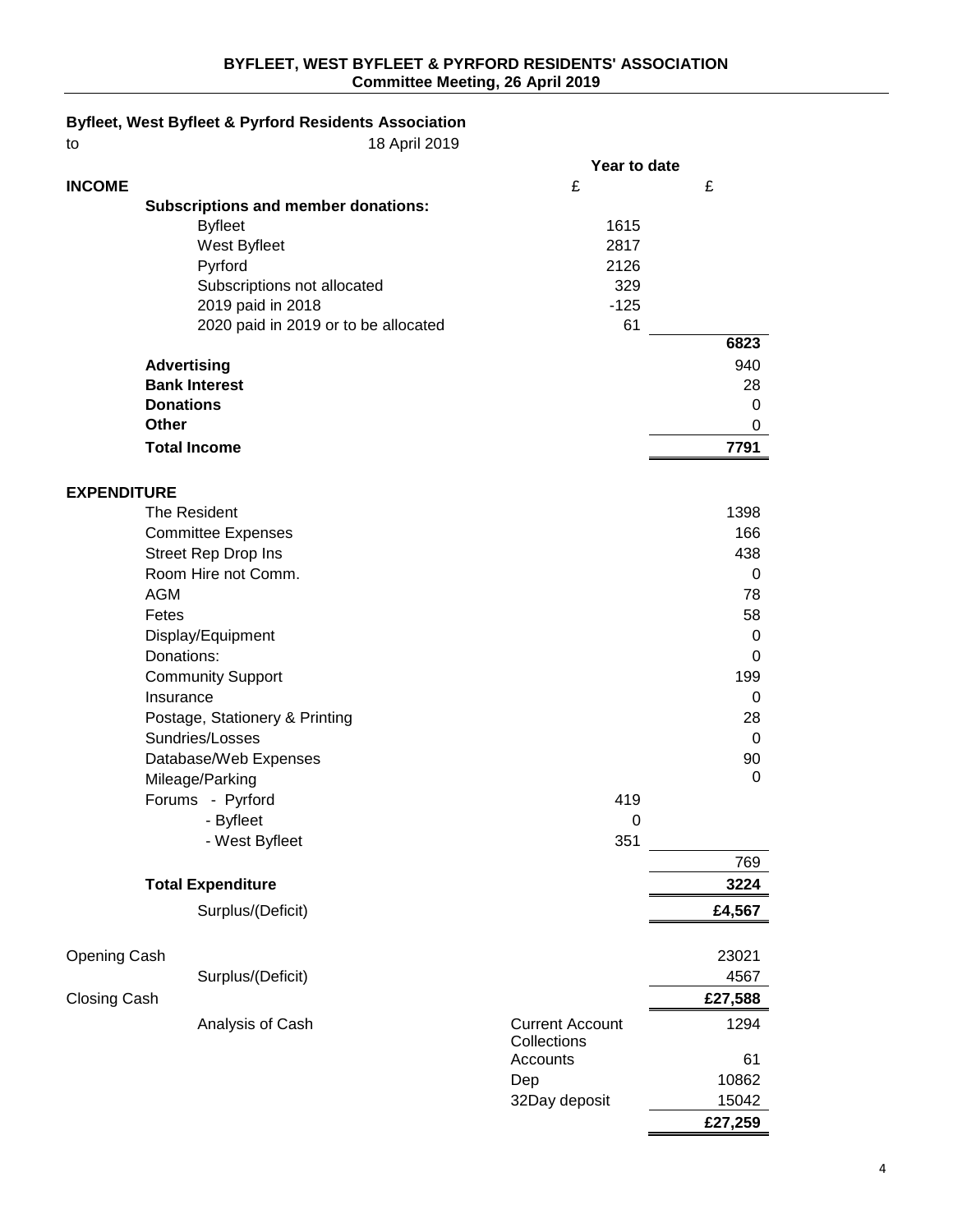# **MEMBERSHIP REPORT APRIL (26 April 2019)**

**(As at 19 April 2019)**

## **KEY POINTS**

## **2019 collection is very much ahead of 2018.**

The membership as at 19 April 2019 stands at 2,369 an increase of 21 in the month and 289 since  $1<sup>st</sup>$  January 2019, but 526 below this time last year.

So far during 2019 £6,826 of subscriptions have been collected (65% of the whole of 2018) and 1097 memberships renewed (62% of the whole of 2018). West Byfleet has already achieved 90% plus of the 2018 full year numbers on both memberships and subscription amounts.

175 electronic payments have been received to 19 April 2019.

### **MEMBERSHIP 2019 YEAR**

The reports run on 19 April show that the membership stands at 2,369 an increase of 21 in the month and 289 since  $1<sup>st</sup>$  January 2019, but 526 below this time last year.

| <b>Village</b> | <b>Dec-18</b> | <b>Jan-19</b> | <b>Feb-19</b> | <b>Mar-19</b> | Apr-19 | <b>Month</b><br>Change |
|----------------|---------------|---------------|---------------|---------------|--------|------------------------|
| <b>Byfleet</b> | 751           | 549           | 551           | 554           | 554    |                        |
| West Byfleet   | 896           | 592           | 626           | 720           | 732    | 12                     |
| Pyrford        | 1,192         | 1,046         | 1,057         | 1,064         | 1,073  | 9                      |
| Other          | 11            | 8             | 9             | 10            | 10     |                        |
|                | 2,850         | 2,195         | 2,243         | 2,348         | 2,369  | 21                     |
| Movement       |               | (655)         | 48            | 105           | 21     |                        |

The numbers by village are shown below:-

The majority of the growth of members in 2019 is from West Byfleet village.

### The amounts recorded as collected by village are:-

| <b>Village</b> | <b>Dec-18</b> | <b>Jan-19</b>  | Feb-19 | <b>Mar-19</b> | $Apr-19$ | <b>Month Change</b> | Apr-18 |
|----------------|---------------|----------------|--------|---------------|----------|---------------------|--------|
|                |               |                |        |               |          |                     |        |
| <b>Byfleet</b> | 2,526         | -              | 15     | 932           | 1,615    | 683                 | 1,049  |
| West Byfleet   | 2,961         | -              | 73     | 2,134         | 2,822    | 688                 | 775    |
| Pyrford        | 5,045         | -              | 165    | 1,329         | 2,389    | 1,060               | 2,139  |
|                | 10,532        | $\blacksquare$ | 253    | 4,395         | 6,826    | 2,431               | 3,963  |

The monthly history of collection is shown below:-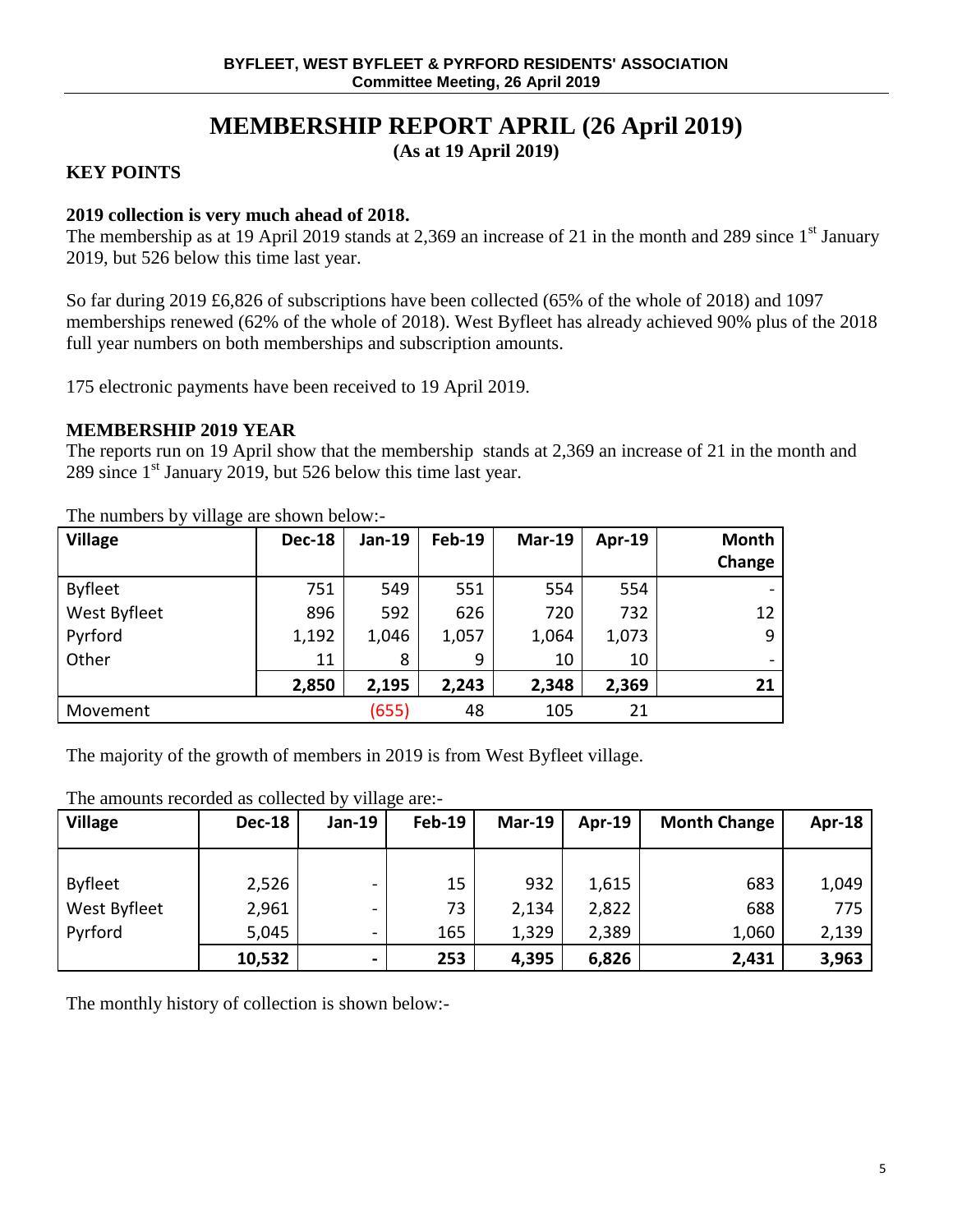**BYFLEET, WEST BYFLEET & PYRFORD RESIDENTS' ASSOCIATION Committee Meeting, 26 April 2019**



This clearly shows the total amounts collected are significantly earlier than the previous two years. Well done to everyone!

The year to date amounts collected by village are shown below:-

| <b>Village</b> | <b>YTD 2019</b> | <b>YTD 2018</b> | <b>Full 2018</b> | <b>YTD % 2018</b> |
|----------------|-----------------|-----------------|------------------|-------------------|
| <b>Byfleet</b> | 1,615           | 683             | 2,526            | 64%               |
| West Byfleet   | 2,822           | 688             | 2,961            | 95%               |
| Pyrford        | 2,389           | 1,060           | 5,045            | 47%               |
|                | 6,826           | 2,431           | 10,531           | 65%               |
|                |                 |                 |                  |                   |

The year to date memberships signed up village are shown below:-

| <b>Number of</b>      |                 |                 |                  | YTD <sub>%</sub> |
|-----------------------|-----------------|-----------------|------------------|------------------|
| memberships collected | <b>YTD 2019</b> | <b>YTD 2018</b> | <b>Full 2018</b> | 2018             |
| <b>Byfleet</b>        | 257             | 181             | 435              | 59%              |
| West Byfleet          | 445             | 147             | 482              | 92%              |
| Pyrford               | 395             | 380             | 865              | 46%              |
|                       |                 |                 |                  |                  |
|                       | 1,097           | 708             | 1,782            | 62%              |

West Byfleet Village has already collected 92% of memberships compared to the 2018 full year! The monthly history of membership renewal is shown below:-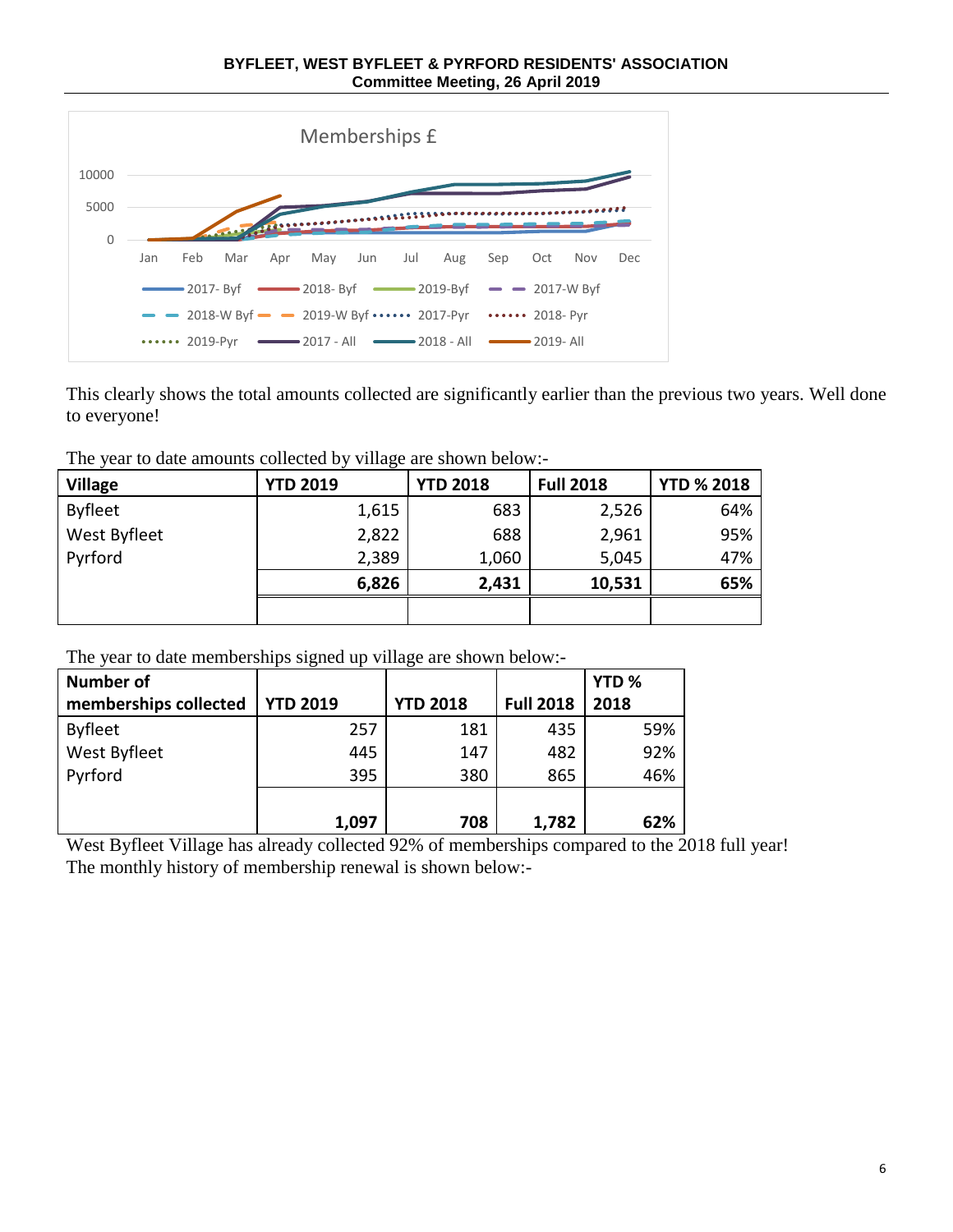Number of paid memberships 1800 1600 1400 1200 1000 **Profession Contracts** 800 600 400 200 0 Jan Feb Mar Apr May Jun Jul Aug Sep Oct Nov Dec



| $\frac{1}{2017}$ - Byf $\frac{1}{2018}$ - Byf $\frac{1}{2018}$ - Byf $\frac{1}{2019}$ - Byf $\frac{1}{2017}$ - W Byf |  |
|----------------------------------------------------------------------------------------------------------------------|--|
| $\sim$ 2018-W Byf $\sim$ 2019-W Byf •••••• 2017-Pyr •••••• 2018- Pyr                                                 |  |
| $\cdots$ 2019-Pyr $\longrightarrow$ 2017 - All $\longrightarrow$ 2018 - All $\longrightarrow$ 2019- All              |  |

## The email, phone call & postcode data collected is shown below:-

|            | <b>Dec-18</b> | Jan-19 | <b>Feb-19</b> | <b>Mar-19</b> | Apr-19 | <b>Month</b><br>Change |
|------------|---------------|--------|---------------|---------------|--------|------------------------|
| Emails     | 993           | 934    | 959           | 997           | 1,030  | 33                     |
| Telephone  | 855           | 823    | 841           | 880           | 913    | 33                     |
| Post codes | 1,211         | 1,152  | 1,175         | 1,236         | 1,268  | 32                     |

The analysis of the direct payments by village is:-

| <b>FPI Payments Cum</b> | <b>Dec-18</b>            | Jan-19                   | <b>Feb-19</b> | <b>Mar-19</b> | Apr-19 | Month<br>Change |
|-------------------------|--------------------------|--------------------------|---------------|---------------|--------|-----------------|
| <b>Byfleet</b>          | $\overline{\phantom{0}}$ | -                        | 25            | 34            | 38     | 4               |
| West Byfleet            | $\overline{\phantom{0}}$ | $\overline{\phantom{0}}$ | 36            | 49            | 53     | 4               |
| Pyrford                 | $\overline{\phantom{a}}$ | 3                        | 54            | 80            | 84     | 4               |
| <b>Total</b>            | 0                        | 3                        | 115           | 163           | 175    | 12              |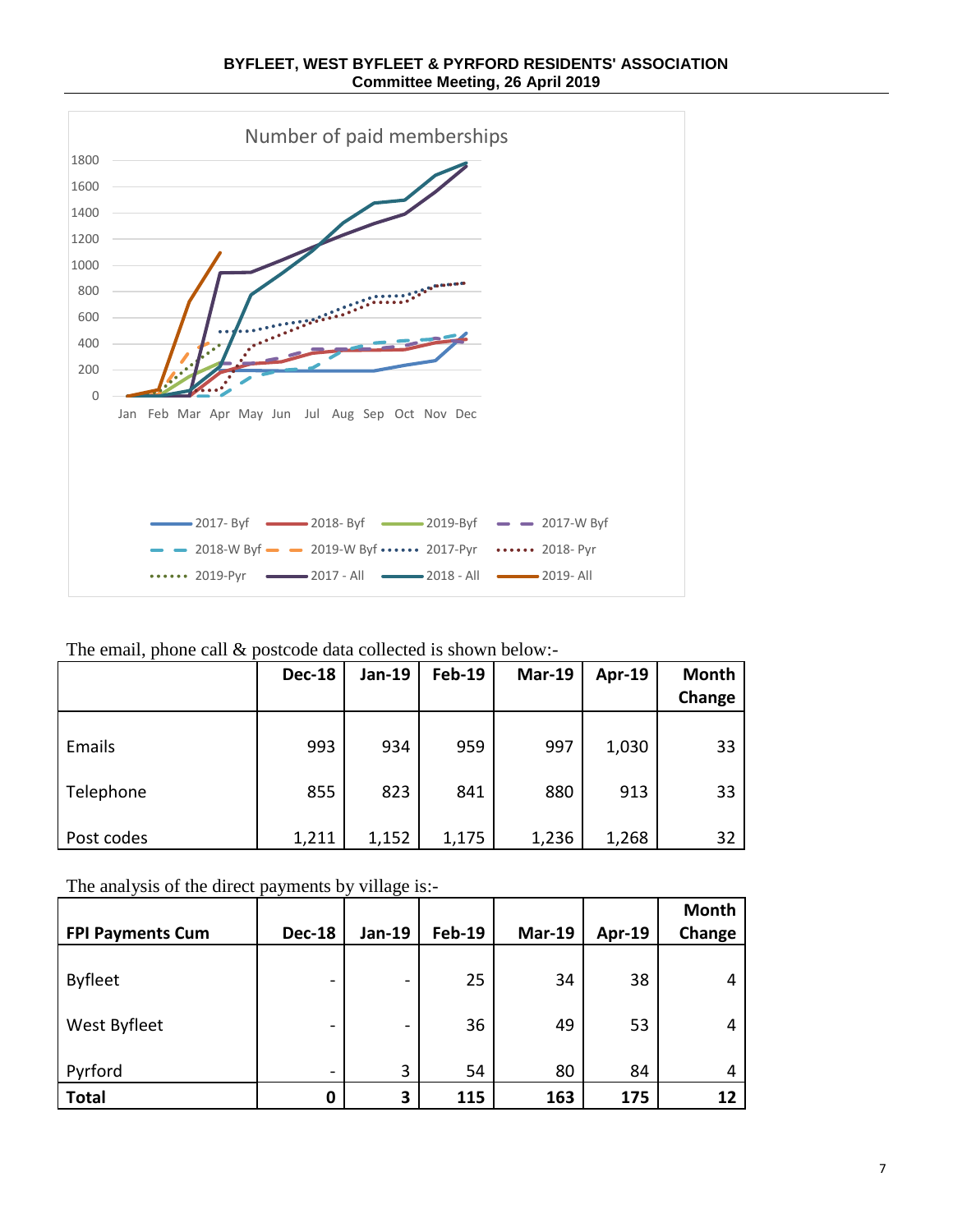# **MEMBERSHIP DATABASE EMAIL COMMUNICATIONS**

In 2018 24 emails were sent out.

In 2019 5 emails have been sent out.

The statistics so far are:-

|                    | 2018   | 2019  | <b>Totals</b> |
|--------------------|--------|-------|---------------|
| No emails sent     | 24     | 5     | 29            |
| Average per month  | 2.0    | 1.3   | 1.8           |
| No recipients sent | 21,911 | 3,192 | 27,271        |
| <b>Bounced</b>     | 1,028  | 164   | 1,239         |
|                    | 4.7%   | 5.1%  | 4.5%          |
|                    |        |       |               |
| Delivered          | 20,883 | 3,028 | 26,032        |
|                    | 95.3%  | 94.9% | 95.5%         |
|                    |        |       |               |
| Opened             | 13,295 | 1,983 | 16,694        |
|                    | 63.7%  | 65.5% | 64.1%         |
|                    |        |       |               |
| Clicked            | 1,911  | 219   | 2,182         |
|                    | 9.2%   | 7.2%  | 8.4%          |
|                    |        |       |               |
| Unsubscribed       | 33     | 1     | 36            |
|                    | 0.2%   | 0.0%  | 0.1%          |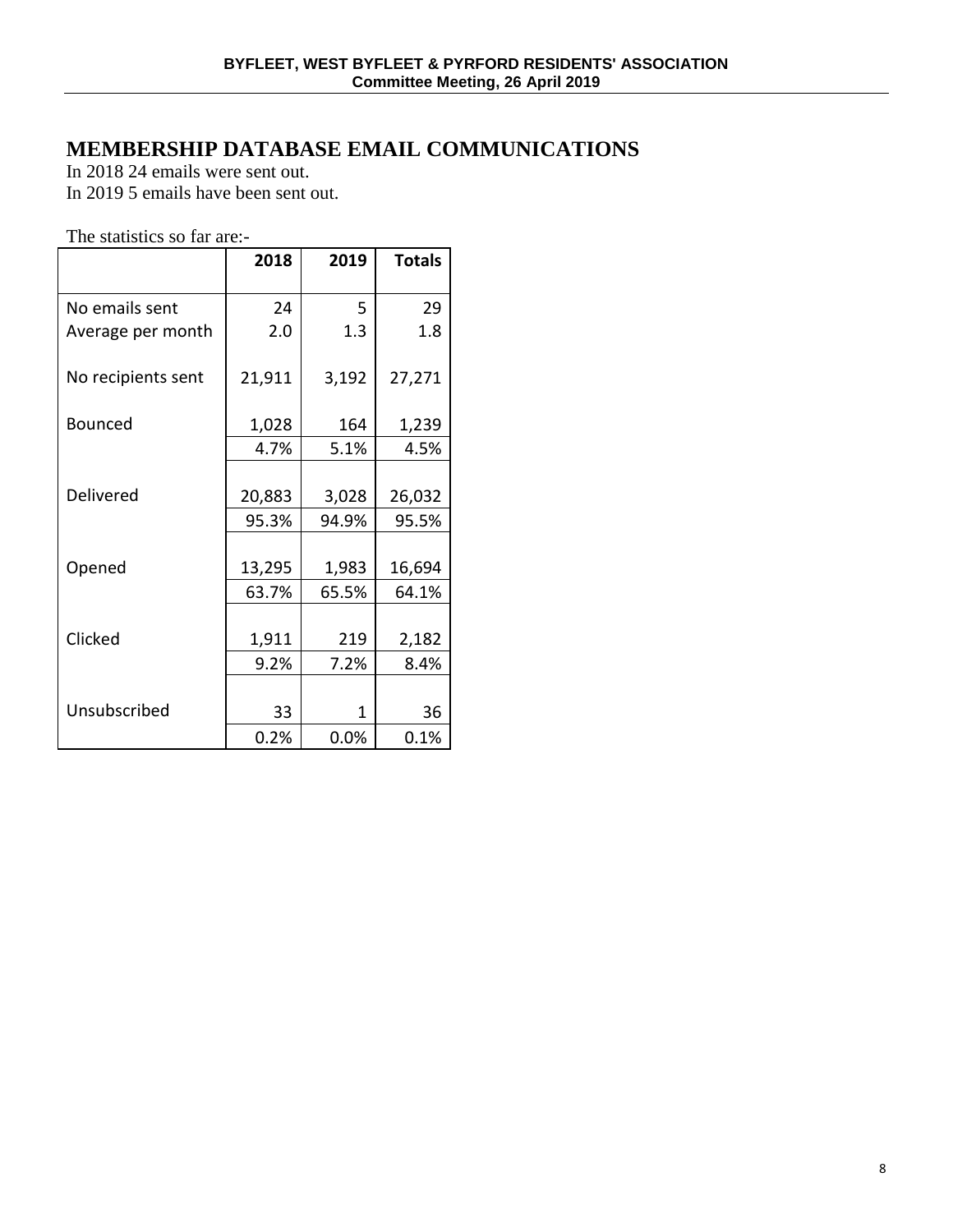## **PYRFORD CDR REPORT 26 April 2019**

## **Pyrford Street Reps**

Another individual has volunteered to cover a vacant round. Unfortunately, one long standing Street Rep, Derek Newton, has passed away, so there are still a few Street Rep few vacancies

## **Marshalls Parade**

Even though the garage block behind the parade was demolished in late December 2017 and work started in late March 2018 to prepare for foundations, progress is very slow. Work is forever starting and then stopping.

The indications are the construction should be finished by Mid-summer 2019. The CDR is monitoring. The new Nail Bar is due to open in late April 2019.

## **Significant Planning Applications**

Two planning applications in Tanglewood Close – number  $7 \& 9$  have been interesting, both concerning dormer windows and permitted development rights. For number 9 there have been four separate applications and for number 7 two. The front Dormer on No 9 has been refused; the rear dormer on No 7 is still under consideration.

An application for planning change of use has been received for Bennetts Farm by Lock Lane/Pyrford Road junction

**Andy Grimshaw CDR Pyrford**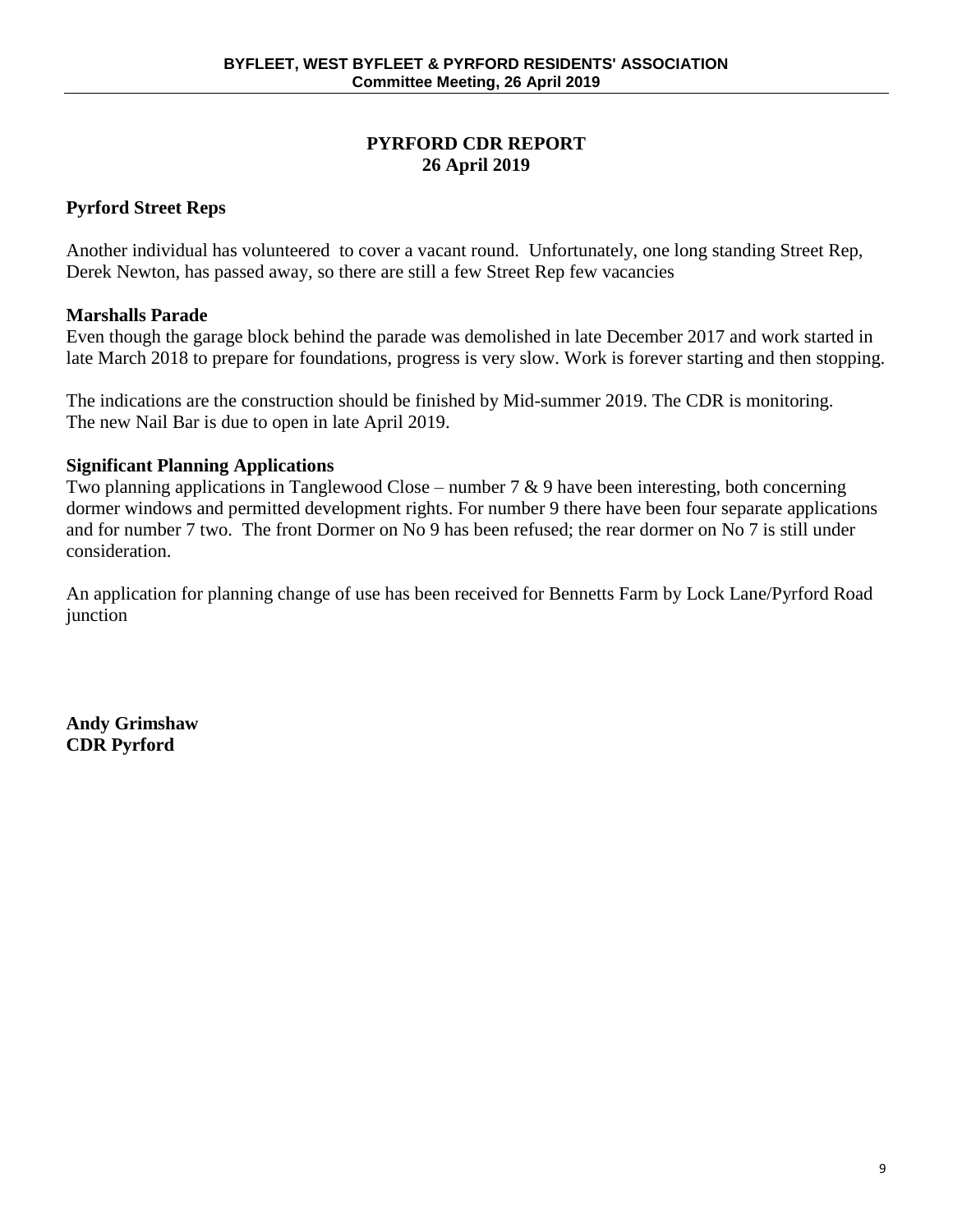## **BWBPRA Committee Meeting 26.04.2019 Byfleet Report 23.04.2019 v1.0**

RA CDR Byfleet- Eleanor Grady RA Deputy CDR Byfleet – Jean-Pierre Frossard

## **RA Membership/Role Change news**

Christine (Chris) Flux officially took over the role of AMO for Byfleet from 05.04.2019. Chris lives in Byfleet. We welcome her warmly to the role. Lisa Grae organised a number of training/handover sessions with Chris. We thank Chris for volunteering for this role and Lisa for the hours of work dedicated to Byfleet while this role was empty and for the thorough handover.

## **RA Subscriptions/ Street Reps/Drop-in/AGM**

*Subscriptions*: As at April 2019, as reported in the Membership Report, monies banked are approximately 50% up on this time in 2018. Many Street Reps have responded well to the request to try to collect with Issue 160 rather than at the end of 2019. This said, the variance will look less favourable as the year progresses unless we manage to sign-up many more subscribers.

*Street Reps*: No time and effort has been able to be dedicated, since the last report, to proactively looking for more SRs. We hope to address this over the remainder of 2019.

## *New initiatives:*

*Shops:* The Street Rep who lives near High Road, Byfleet and had kindly offered to try to sign-up shops and businesses has secured four subscribers and continues to work on this.

## **Events since last report:**

AGM RA 14.03.2019 : The number and percentage of Byfleet Residents in attendance was very low compared with those of West Byfleet and Pyrford. One factor may have been the location. We were very grateful that our Councillors were represented and that the Minister of the Methodist Church attended. Nothing to report beyond community Easter Celebrations

## **Village Matters**

**Possible FoodBank Outlet- Methodist Church Byfleet :** Although this is still on the cards to happen later in 2019, the Methodist Church are still in dialogue/planning with The Trussel Trust. As a result of this, the Minister and Senior Steward suggested that this was not mentioned in The Resident 161. We are likely to mention it in Issue 162.

Litter and 'Dog-bag' littering : Although the general level of litter evidenced in Byfleet has been no worse, a number of alley ways are in a very poor state and have not been cleaned for over 8 weeks. The VR for Byfleet had raised a ticket regarding the cleaning of Right of Way SCC #98 21.03.2019 but no action had been taken. A call was made to the WBC Neighbourhood Officer 23.04.2019 to ask for an inspection and that this be put on the SERCO task list. Calls regarding littler in other alleyways had been received from the public. The cleanliness of R.O.W./Footpaths remains an issue which seems to be complicated by the fact that SCC have an interest in many of them but have not formally insisted that WBC maintain these as a regular task on SERCO's schedule. It relies on members of the public to call/email to ask for a R.O.W. to be cleaned. **Burning of bins in Byfleet Recreation Ground 20.03.2019**: VR for Byfleet called the Fire Brigade to alert them to an ongoing blaze in litter bins in the Rec. The fire-brigade attended quickly and advised that they had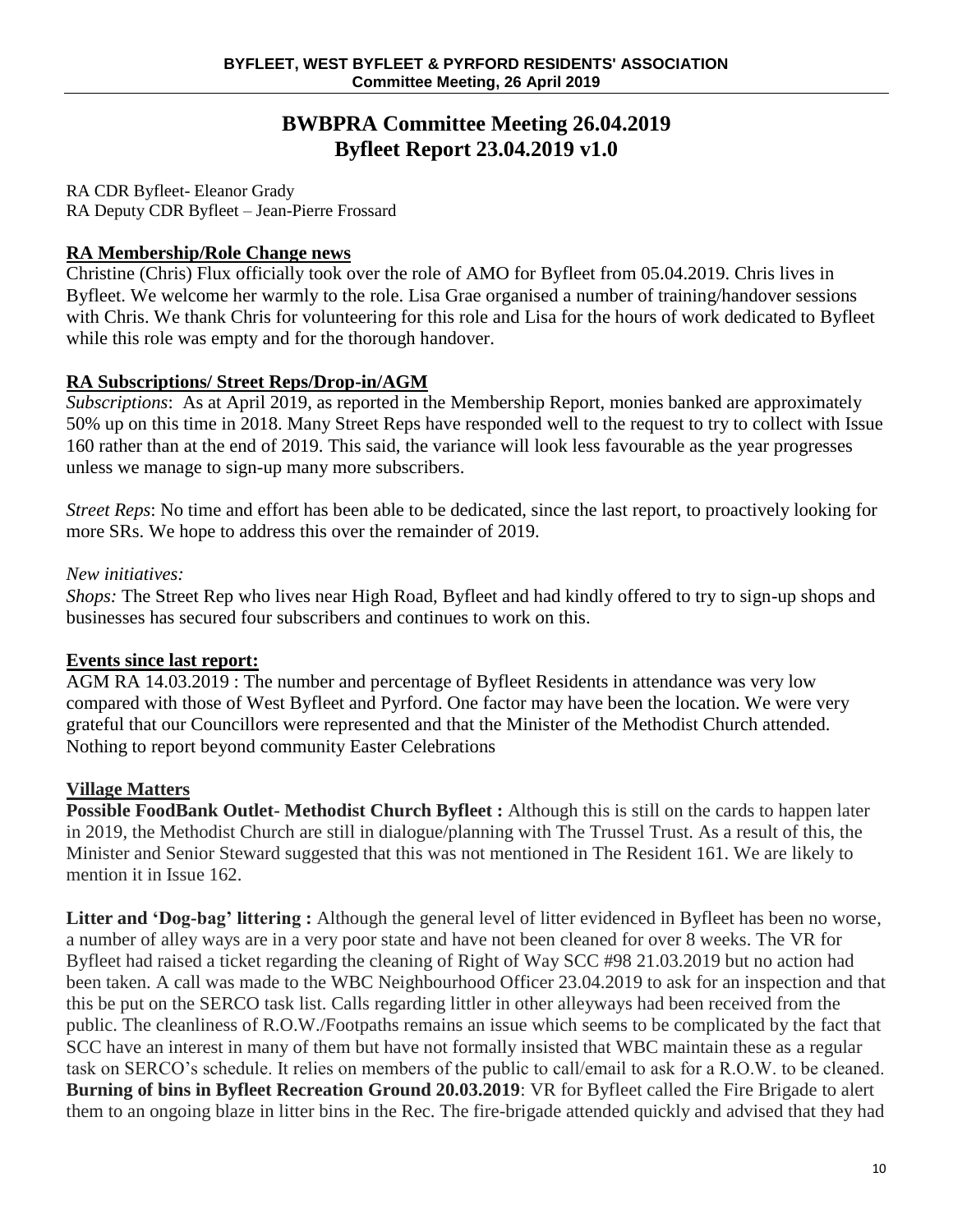extinguished a fire in a similar area of the Rec the previous night. The bins were replaced with new bins very promptly.

## **Upcoming events/ Society News**

*27.04.2019 10-12 Byfleet Clean-up* organised by the Byfleet Amenities Committee. With their agreement, the VR for Byfleet has circulated advice of this to RA SRs in Byfleet. Equipment is being lent by WBC.

*May 4th/5th – St Mary's Church Outreach Weekend* (including seed scattering, wild flower identification for children and golfing at Silvermere).

## **A.O.B.**

**Stall for RA at Byfleet Parish Day 20.07.2019:** Paperwork and monies submitted to Parish Day Committee. Our Public Liability Certificate expires just before Parish Day. LD and EMG have a diary note to send the renewed Certificate to the Parish Day team.

**Donation to Byfleet Amenities Group: Not requested/given in 2018**. Proposed for 2019. To be covered under Agenda Item 3 on 26.04.2019.

EMG/JPF 23.04.2019